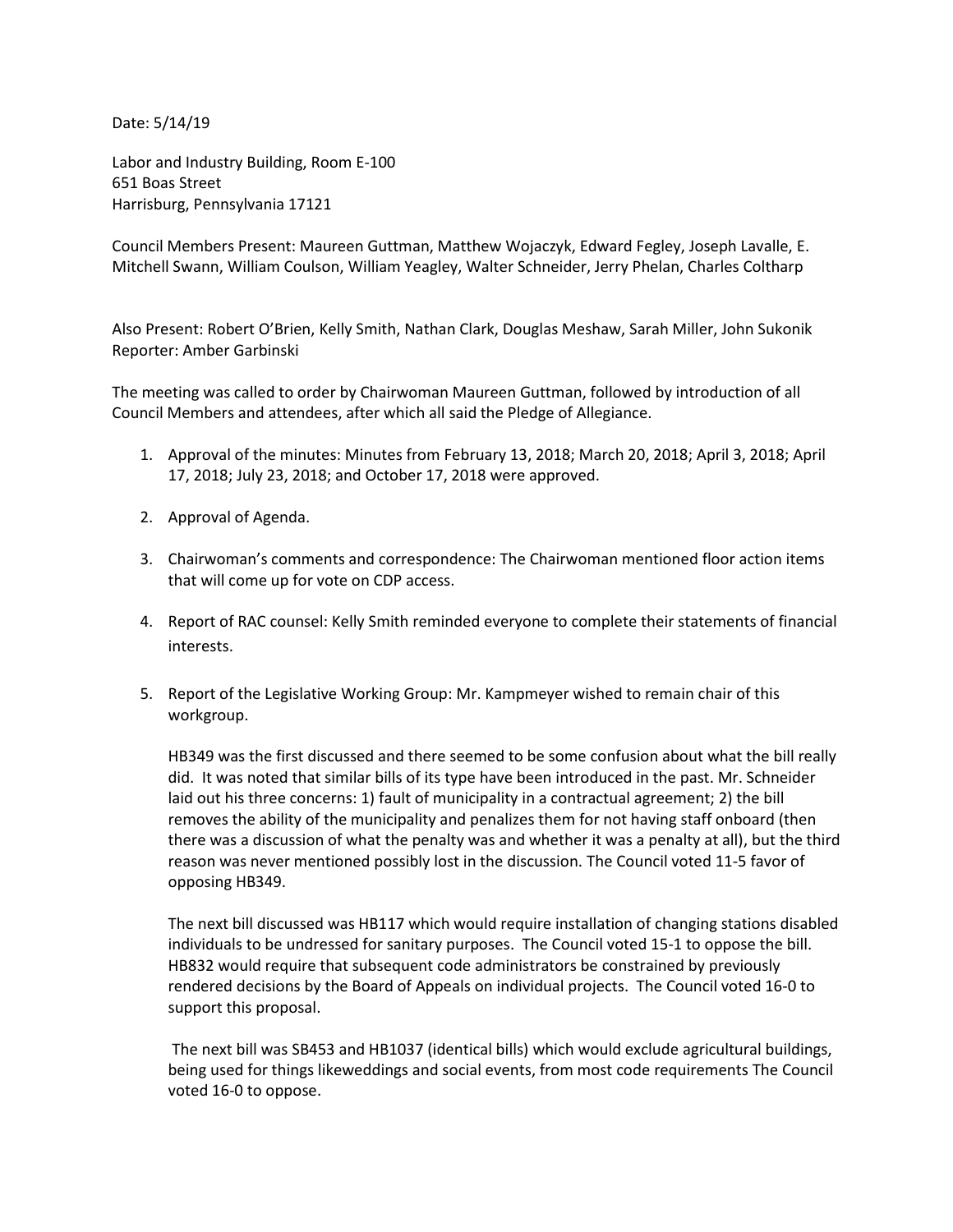The next bill was HB1029 which would require diaper changing facilities in public restrooms. The Council voted to oppose, 14-2.

The next bill was HB422 which would create a trainee classification for code officials. The Council voted to was oppose, 14-2.

The next bill was SB446 which deals with exemptions for certain decks, patios and accessory structures. The Council voted to oppose, 14-2.

- 6. Report of the Regulatory Working Group: Mr. Wojaczyk was asked to chair the group, accepted, and planned to schedule a meeting for the group.
- 7. Report of the Procedures Committee: Mr. Schneider said the working group recommends a Pennsylvania review of the 2018 ICC family of codes and also that the Department open public comment on 6/13/19 as statutorily required. Then it was recommended that TAC Committee applications open for 30 days. Then the RAC should meet around October 15 to receive the public comment. Then he recommended that TAC have its final reports in by 6/15/2020. He recommended that the first public hearing should be around 8/15/20, the second a month later, and a third a month after that with a report to follow in March. Then around 9/15/20 have a RAC meeting. Also allow for an effective date for the new codes of 1/1/2022. A number of codes were listed to be recommended for TAC committees.
- 8. Old Business: Nothing to report.
- 9. New Business: Chairwoman Guttman brought up the 2015 review up for re-review to accommodate new people and to address amendments. Mr. Glotfelty brought up a concern about cost requirements on decks that are 30 inches and below. Then discussions on a motion were had on whether to review changes from the 2015 code to the 2018 code. There seemed to be fear that this review could open up a "Pandora's Box" of review. Mr. Schneider attempted to get a motion in to open up anything that was maintained in the 2009 language but was denied as there was already a motion open. The motion to reconsider the provisions failed after not attaining the required two-thirds majority. Mr. Fegley made a separate motion to review the Performance Code which Chairwoman Guttman noted had not been addressed since 2009. That motion did pass 14-2, which officially opened the 2018 review process. Mr. Schneider motioned that the tentative time schedule presented by the procedures working group be adopted and that motion passed. Mr. Schneider motioned again to for TAC committees identified by the procedures working group be formed and allow the Chair to promulgate/staff them or assign members and the motion passed. Chairwoman Guttman then said she plans to staff each TAC chair with at least one, and possibly more, RAC members. Mr. Schneider made a motion as a formality to open the 2018 ICC code review process and initiate the review by the RAC and that motion passed. Mr. Schneider motioned again to open public comment on 6/13/19 for the 2018 review and also the TAC committee applications along with a motion to close TAC committee applications 30 days later and 120 days after opening the public comment it be closed and those motions passed. Mr. Clark informed everyone that they would be getting a link to an online version of the 2018 codes with an option for physical copies once TACs are assigned. A meeting was then scheduled for October 15, 2018 at 10:00AM.